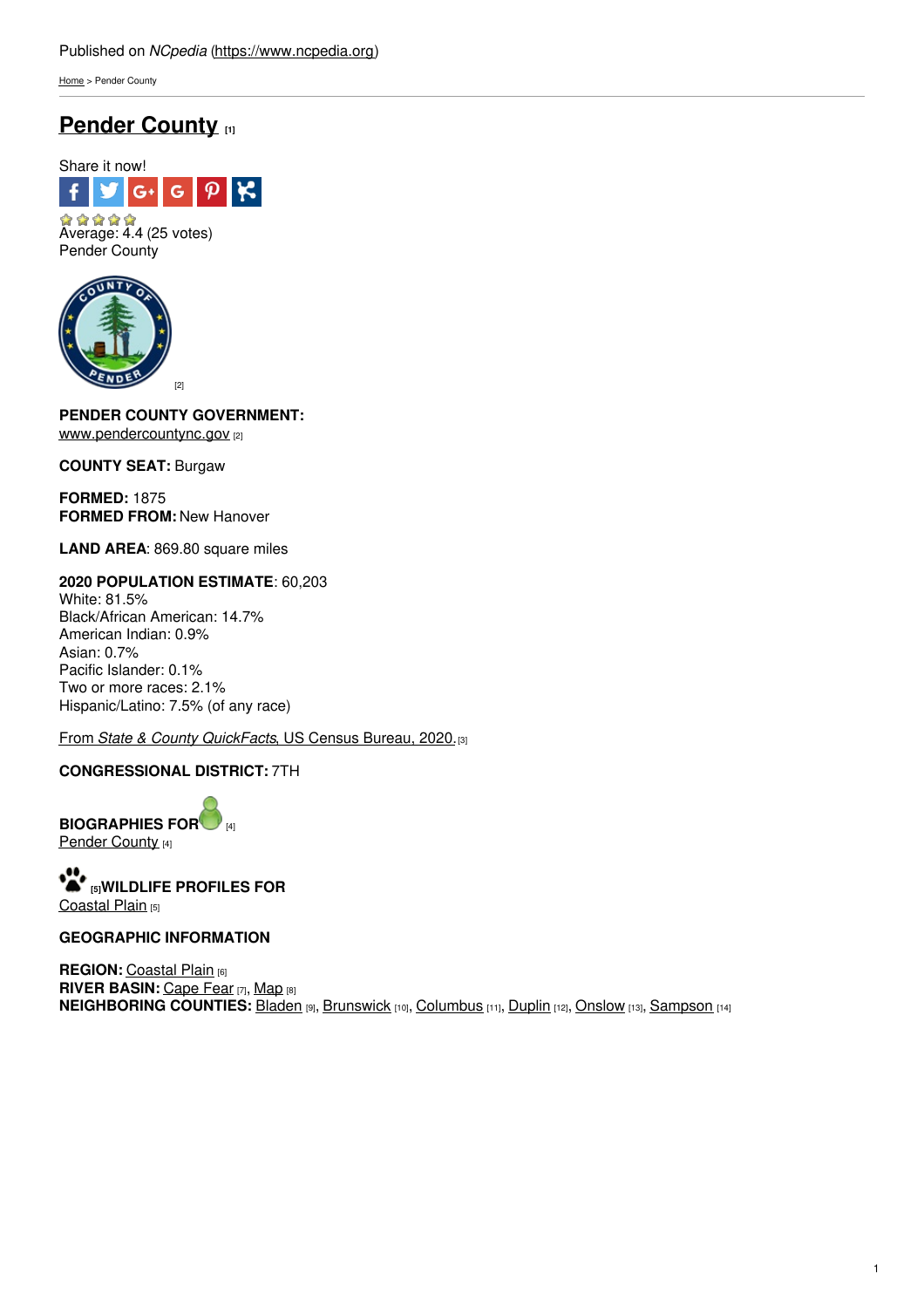

See also: North Carolina [Counties](https://www.ncpedia.org/geography/counties) [15] (to access links to NCpedia articles for all 100 counties)

#### by Jay Mazzocchi, 2006

See also: [Moore's](https://www.ncpedia.org/moores-creek-bridge-battle) Creek Bridge, Battle of [16]; Penderlea [Homesteads](https://ncpedia.org/penderlea-homesteads) [17]; Rocketry [Experiments](https://ncpedia.org/rocketry-experiments) [18]; Sloop Point [Plantation](https://www.ncpedia.org/sloop-point-plantation)  $[19]$ .

Pender County, located in the [Coastal](https://www.ncpedia.org/geography/region/coastal-plain) Plain [6] region of North Carolina, was formed in 1875 fromNew [Hanover](https://www.ncpedia.org/geography/new-hanover) County [20] and named for Confederate general William D. Pender, who died at the Battle of Gettysburg in 1863. It is bordered in part by the Atlantic Ocean. Early inhabitants of the area included the Burgaw Indians, followed by English, [German](https://www.ncpedia.org/german-settlers) [21], [Welsh](https://www.ncpedia.org/welsh-settlers) [22], and French settlers. When establishment of the county seat was authorized in 1875, its name was to be Cowan; in 1877, however, the name was changed to Stanford and then, in 1879, changed again to [Burgaw](https://burgawnc.gov) [23]-which it has remainedwhen the city was officially incorporated. Beach communities important in the county's recreational and tourist trade are [Topsail](https://topsailbeachnc.gov/) Beach [24] and [Surf](http://www.surfcitync.gov/) City [25], and other communities include Hampstead, Scotts Hill, Penderlea, and Rocky Point. Notable physical features, in addition to the shoreline, include the [Cape](https://www.ncpedia.org/rivers/cape-fear) Fear River [26], Topsail Island (shared with Onslow County [13]), Roan Island, and Beasley's, Rock Fish, and Colvins Creeks.

The Battle of [Moore's](https://www.ncpedia.org/moores-creek-bridge-battle) Creek Bridge<sub>[16]</sub>, the first southern battle and Patriot victory in the Revolutionary War, took place in what is now Pender County on 27 Feb. 1776. The battlefield is now a [national](https://www.nps.gov/mocr/index.htm) historic site <sub>[27]</sub>. Pender County's other historic sites include Sloop Point [Plantation](https://www.ncpedia.org/sloop-point-plantation) [19] (1726), North Carolina's oldest house. Cultural institutions include Topsail Island Missiles and More Museum, [commemorating](http://www.penderleahomesteadmuseum.org/) the rocketry experiments of the late 1940s, the Penderlea Homestead Museum [28], and the Poplar Grove Plantation Museum House and Cultural Arts Center. The county hosts annual events such as Autumn with Topsail, Burgaw Pumpkin Day, the Atkinson Christmas Jubilee, and the Grape Festival.

Pender County's agricultural products include strawberries, blueberries, grapes, [tobacco](https://www.ncpedia.org/tobacco) [29], sweet potatoes, soybeans, [swine](https://www.ncpedia.org/hog-farming)  $\frac{1}{301}$ , and [poultry](https://www.ncpedia.org/poultry)  $\frac{1}{311}$ , and its manufactures include apparel, crushed stone, and pressure sensitive labels. The rare [Venus](https://www.ncpedia.org/carnivorous-plant-venus-flytrap) flytrap [32] grows in the wild in Pender County. In 2004 the population of the county was estimated at slightly more than 45,000.

## **Annotated history of Pender County's formation:**

For an annotated history of the county's formation, with the laws affecting the county, boundary lines and changes, and other origin information, visit these references in *The Formation of the North Carolina Counties* (Corbitt, 2000), available online at North Carolina Digital Collections (note, there may be additional items of interest for the county not listed here):

County formation history: <https://digital.ncdcr.gov/digital/collection/p16062coll9/id/289946> [33]

Index entry for the county: <https://digital.ncdcr.gov/digital/collection/p16062coll9/id/290091> [34]

#### **Additional resources:**

Corbitt, David Leroy. 2000. *The formation of the North Carolina counties, 1663- 1943*. <https://digital.ncdcr.gov/digital/collection/p16062coll9/id/290103> [35] (accessed June 20, 2017).

Pender County Government: <https://www.pendercountync.gov/> [2]

Pender County Chamber of Commerce: <https://www.visitpender.com/> [36]

DigitalNC, Pender County: <https://www.digitalnc.org/counties/pender-county/> [37]

North Carolina Digital Collections (explore by place, time period, format):<https://digital.ncdcr.gov/> [38]